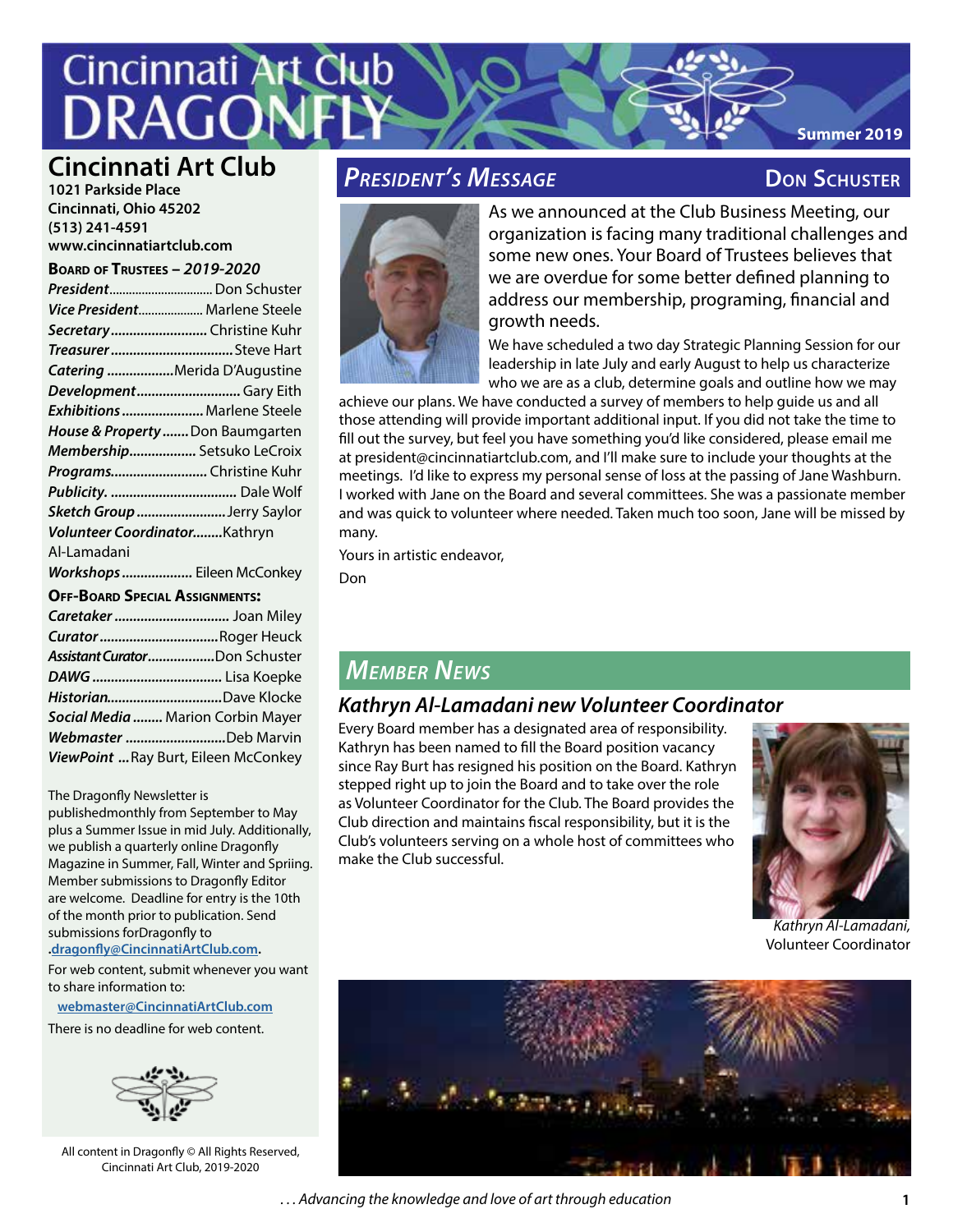# *Calendar of Events*

#### *July Events*

**Strategic Planning Session** First of 2 Sessions, July 31,9 am Second Session August 7,9

**Sketch Group** Monday Sessions, July 1, 8, 15, 22 from 1:00-4:30pm Thursday Sessions, July 11, 18, 25, No Session on Fourth of July from 7-9:30pm

**Critique Sessions** Tuesday, July 2, from 7-9:30 pm (Ray Hassard) Tuesday, July 16 from 7-9:30 pm (Tom Post)

#### *August Events*

**Strategic Planning Session** August 7, 9 am

**Board of Trustee Meeting** August 14, 4:30-6:30

**Viewpoint Opening Reception** August 30, 6-9 pm

**Sketch Group** Monday Sessions, August 5,12,19,26 *from* 1-4:30 Thursday Sessions, August 1, 6,15, 22, 29 *from* 7-9:30 pm

**Abstraction of Art Workshop with Larry Moore** August 28-30,

#### Contact Eileen McConkey for Registration

### *September Events*

**Board of Trustees Meeting** September 11, 4:30-6:30 pm

**High School Plein Air/Eden Park** September 28-29

**Viewpoint Opening to Public** Through Sept 20,

 **Fletcher Workshop** September 17,18

#### **Sketch Group**

No Sketch Group on Labor Day, Sept 2 Monday Sessions, Sept 9, 16. 23 from 1 –4:30 pm Thursday Sessions, Sept 5, 12, 19, 26 from 7 –9:30 pm

#### **Critique Sessions**

Tuesday, Sept 3, 7 –9:30 pm Tuesday, Sept 17, 7 –9:30 pm DAWG September 24, 7 pm

# *Club News*

## *In Memoriam: Jane Washburn*

It is with a great sense of loss that we report the passing of Jane Washburn, Associate Member and former Board Member of the Cincinnati Art Club. Our condolences to the family, friends and fellow Clubmembers who loved her. A memorial service was held at The Barn (Women's Art Club of Cincinnati) with an entire wall featuring her paintings.



Jane Strasser Washburn, 1944-2019

Jane embodied the spirit of the Club as she took on one volunteer position after another. Her enthusiasm radiated around her whether she was painting at Sketch Group or participating in a Board meeting. Please remember her in our giving to the In-Memoriam Fund. A display of her work will be in our Foyer this Fall.

# *Another Dazzling Spring Signature Exhibit*

Over 50 members of the prestigious American Art Society of Cincinnati attended the opening night of the Signature show, as they have done in the past. They were the judges who voted for the top three paintings from among the gallery of excellent work. First place went to George Bodine, Second to Roger Heuck and Third to Jeff Morrow. There is a plaque hanging in the Club coat room with the names of last year's winners, and this years will be on it soon.

# *Duveneck Society Event Supports Art Museum*

One more event to celebrate during was the Duveneck Re-Interpreted Show sponsored held at Art Design Consultants. The Opening Reception was a huge success... so successful that ADC would like to host more of our events in the future. This event was the brainchild of Ray Burt and was sponsored by the Duveneck Society as a fund raiser for the Frank Duveneck Exhibition scheduled for the Fall of 2020 at the Cincinnati Art Museum. First Place in this juried show went to Dawn Dwyer while Marlene Steel garnered Second Place and Third went to Tom Tarvin. Honorable Mention went toTim Smith. These four paintings were then displayed in the lobby of the Cincinnati Art Museum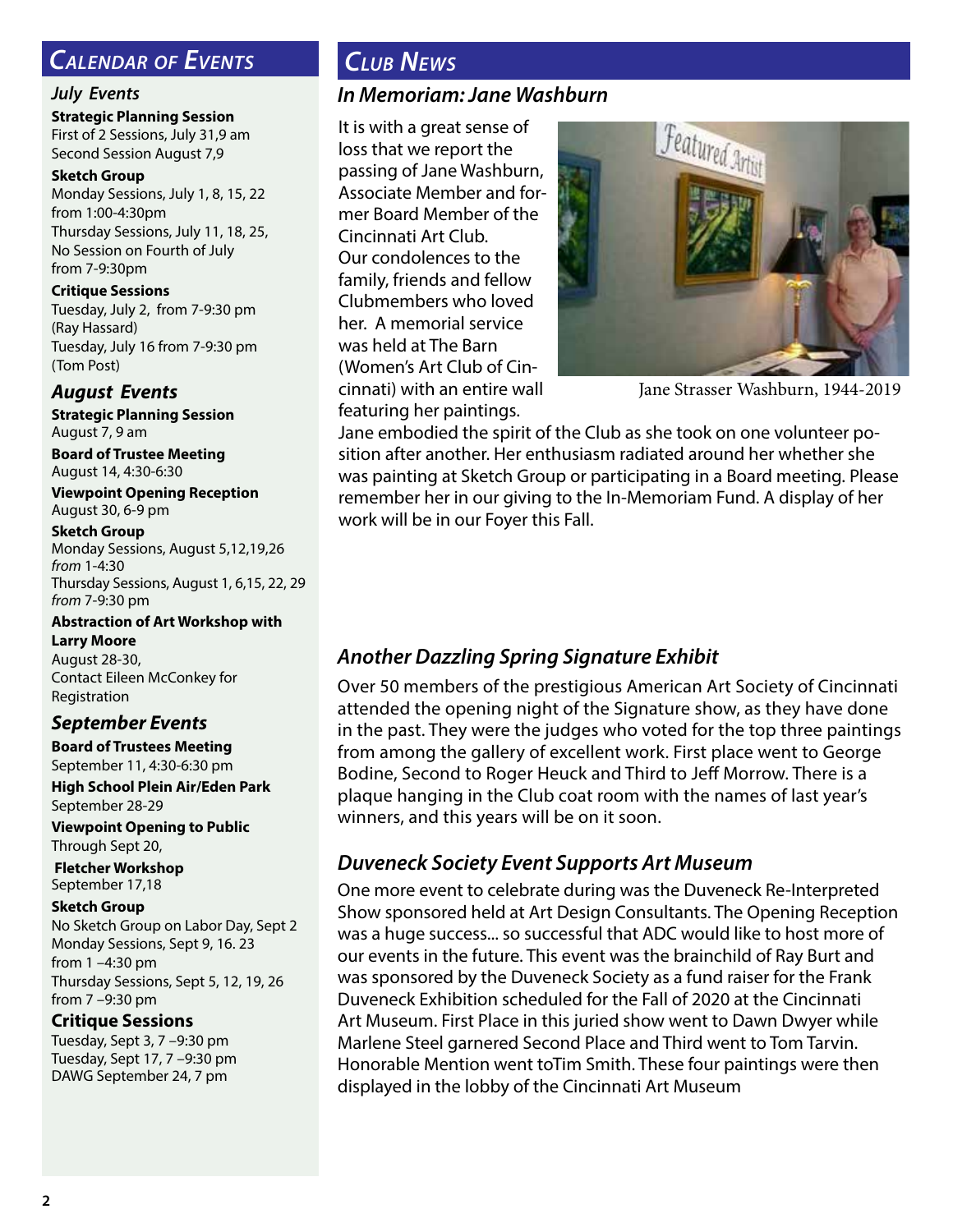# *"DIGGING DEEPER" Workshop August 28,29,30*

# *Renowned Artist Larry Moore Teaches Abstraction of Art*

Larry Moore will be this year's judge to select the top winners in ViewPoint 51 and will teach a workshop at the Club. His workshop will sure to be a "sold out" event so if you want to grab one of the 20 seats, contact Eileen McConkey now.

This workshop focuses on digging deep to explore design possibilities using shape, value and color from reference and intuitive ideas. But, this class is more than just lessons in design and abstraction, it is a personal visual communication class. Learn how to access and express yourself authentically from small scale to larger sizes through a series exploratory exercise.



Larry Moore en plein air

Larry will focus on what makes you tick, what you have to say and how to say it. He explains: *" I can tell you from personal experience that working* 

*abstractly has made my representational work significantly better. I've grown more as an artist in the last several years working this way than I have over the last 40."* As an instructor, I take my years of acquired knowledge from illustration, graphic design, location painting, teaching critical thinking and morphing them together in my work and in what I teach. I give people a way to access the creative spirit and broaden not just the way they paint but the way they think and play.

It is a three-day workshop, from Wednesday to Friday, 9am-4pm. Participants can work in any medium as long as they free themselves to taking on the challenge of communicating what they see the way they want to say it. CAC Members \$475 and Non-Members \$510. Contact Eileen McConkey for more information.

Eileen.mcconkey@gmail.com

.



*White,* Larry Moore



*Havana Good Time,* Larry Moore *On Broad,* Larry Moore